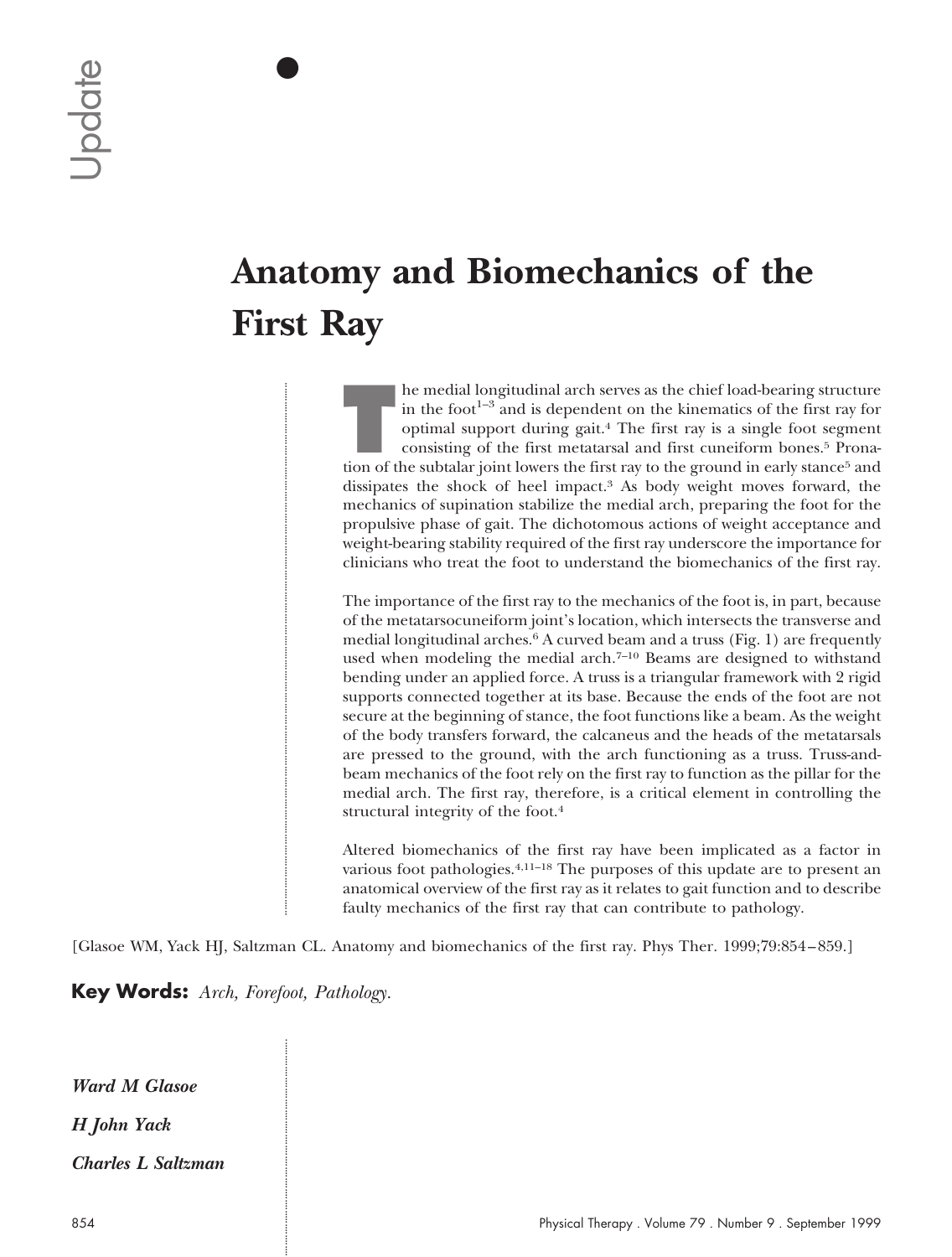## **Functional Anatomy of the First Ray**

Standing on level ground, the heads of the metatarsals and the calcaneus are in the same horizontal plane. Suspended off the ground are the talus, the navicular, and the cuneiform bones. The head of the talus has a relatively large convex joint surface that articulates with the corresponding concave posterior facet of the navicular.19 The distal joint surface of the navicular has individual facets that articulate with the first, second, and third cuneiforms. Cuneonavicular and intercuneiform articulations are planar joints that glide or slightly gap when moving apart.19

The cuneiform bones articulate distally with the first 3 metatarsals. Neighboring metatarsals adjoin at their base, although the joint between the first and second metatarsals is often poorly developed.17,19,20 Intermetatarsal support is provided by the transverse metatarsal ligaments, the deep plantar aponeurosis, and the Lisfranc ligament. Intermetatarsal ligaments connect all adjacent metatarsals except between the first and second metatarsals. The Lisfranc ligament extends from the first cuneiform to the base of the second metatarsal and prevents separation between the first ray and second metatarsal.17 The second metatarsal is mortised between the first and the third cuneiform bones, making it relatively immobile, whereas the other metatarsals have greater freedom of movement.19 **Altered**<br> **Shomechanics of the Soundary of the First Ray<br>
Shomechanics of the soundary of the First Ray<br>
Shomechanics of the transmission of the consistent with the consistent of the consistent of the consistent with the** 

# **Altered biomechanics of the first ray have been implicated as <sup>a</sup> factor in various foot pathologies.**

The first metatarsal is the shortest and thickest of the metatarsals.19 Two sesamoid bones, encased in the tendons of the intrinsic muscles, lie beneath the head of the first metatarsal. Suggested sesamoid func-

tions17,21,22 include (1) to elevate the first ray so the first metatarsal can plantar flex during extension of the hallux, (2) to enhance the load-bearing capacity of the first metatarsal, and (3) to improve the mechanical leverage for the attached intrinsic muscles.

The first metatarsocuneiform joint combines with the surrounding ligaments to form a stable segment.<sup>6,23</sup> The triangular base of the first metatarsal has a lateral joint surface, a medial joint surface, and an inferior joint surface. The metatarsal joint surface is concave, with a near-vertical central groove that aligns the metatarsocuneiform joint axis in slight inversion relative to the foot.6,19 A mediodorsal and lateroplantar protuberance is commonly found, which adds rotational stability to the joint.6 The dorsal capsule of the joint is thin, whereas the plantar capsule is thickened with ligamentous support.6

WM Glasoe, PT, ATC, is Staff Physical Therapist and Research Therapist, Physiotherapy Associates, 600 7th St SE, Cedar Rapids, IA 52401 (USA) (wglasoe@aol.com). Address all correspondence to Mr Glasoe.

HJ Yack, PhD, PT, is Associate Professor, Physical Therapy Graduate Program, College of Medicine, The University of Iowa, Iowa City, Iowa.

CL Saltzman, MD, is Associate Professor, Department of Orthopaedic Surgery and Biomedical Engineering, University of Iowa Hospitals and Clinics, Iowa City, Iowa.

Glasoe, Yack, and Saltzman provided the concept and reviewed the manuscript prior to submission; Glasoe wrote the manuscript and provided the illustrations.

This work was funded by Physiotherapy Associates.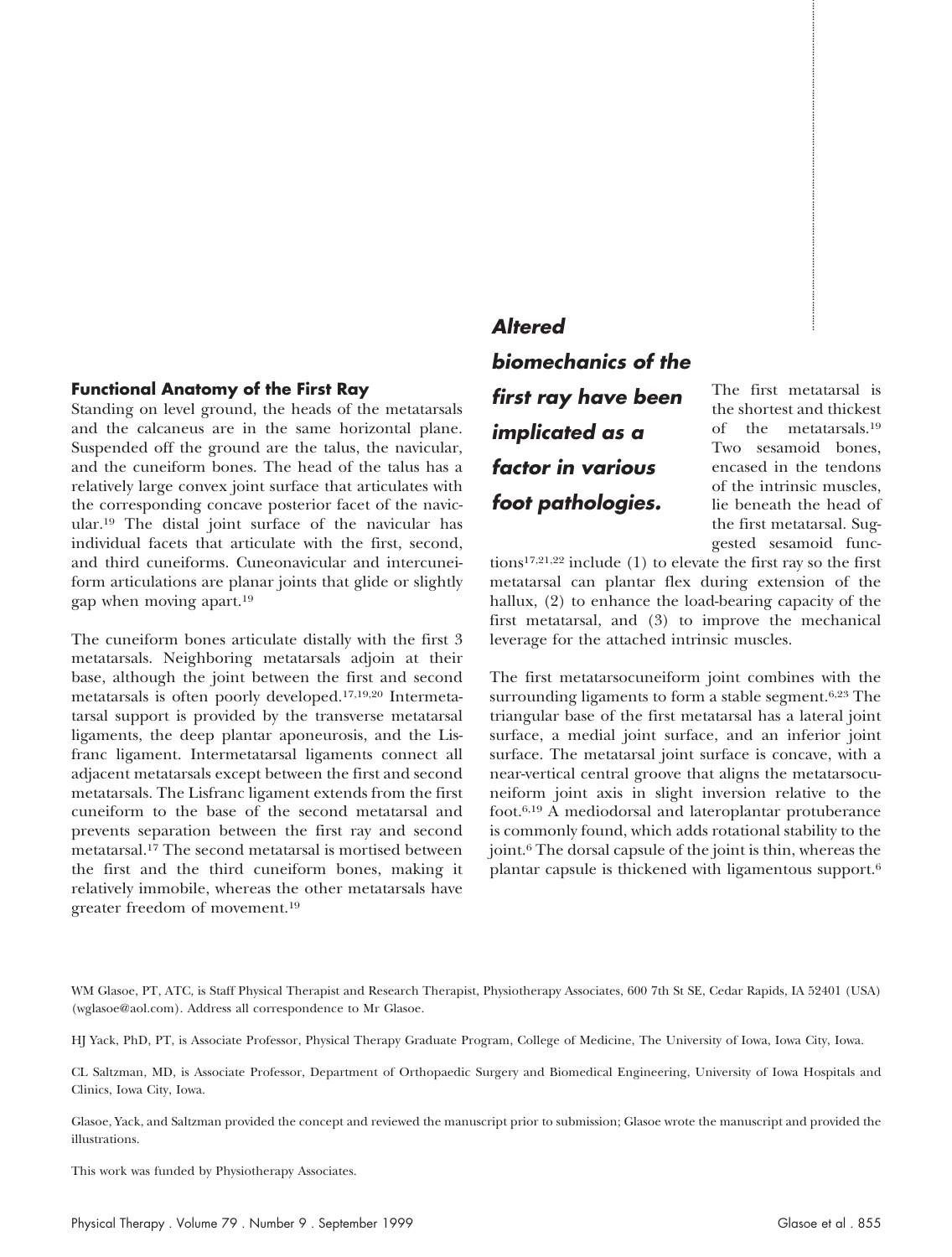



During early stance (A), the medial longitudinal arch functions like a curved beam to support the weight of the body. At mid-stance (B), the load is more vertical and the arch functions like a truss, with the plantar aponeurosis tightened for support in the foot.

Muscle activity can provide support to the first ray. Tendons of the tibialis posterior, tibialis anterior, and peroneus longus muscles insert onto the first ray.6,19 The tibialis posterior muscle inserts on the navicular tuberosity, with additional plantar attachments to the cuboid, the cuneiforms, and the second, third, and fourth metatarsals. The tibialis anterior muscle inserts on the medial cuneiform and the base of the first metatarsal. The peroneus longus muscle inserts on the first metatarsal. The flexor hallucis brevis muscle divides into 2 bellies encasing the sesamoid bones and inserts on the base of the proximal phalanx. Passing under the first metatarsal, the tendon of the flexor hallucis longus muscle inserts on the distal phalanx.19

Hicks<sup>5</sup> conducted the seminal investigation locating the joint axis of the first ray. Using an external jig mounted in alignment to spikes embedded into the bones of cadaver feet, he caused movement and estimated that the axis of rotation ran nearly horizontal from the posteromedial foot in an anterolateral direction. The orientation of this axis primarily couples dorsiflexion with inversion and plantar flexion with eversion.<sup>24</sup> The terms "first ray rotation" and "first ray pronation" have been used interchangeably when describing the triplanar movement of the first metatarsal.5,25,26

The measure of dorsal excursion of the first ray has clinical importance because ground reaction forces act principally in the dorsal direction during gait. Dorsal mobility of the first ray has been measured by devices<sup>27-30</sup> and by roentgenograms.<sup>31,32</sup> Dorsal mobility aver-





aged 6 mm (range= $4-9$  mm) in young adults without foot pathology.27 The origin of motion may happen solely at the first metatarsocuneiform joint,<sup>29</sup> or more likely, some motion occurs at other joints along the medial arch.6,32

Assessment of first ray mobility is advisable when considering treatment for any patient with foot difficulties.12,13,17,33,34 Clinical testing (Fig. 2) is performed using one hand to stabilize the lateral 4 metatarsals while the examiner's other hand applies a dorsal or plantar displacement force to the head of the first metatarsal.<sup>33,35</sup> Although this method of testing has uncertain interexaminer reliability, manual testing may be adequate for an individual clinician or orthotist to classify the mobility of the first ray as being stiff, normal, or hypermobile.30,35 Comparison with the patient's other side and with a large number of patients helps the examiner get a sense of what is normal and abnormal. With the ankle in a neutral position, a dorsiflexion stress applied beneath the first metatarsal head normally will bring the inferior aspect of the first metatarsal to the sagittal-plane level of the lesser metatarsal heads. If the inferior aspect of the first metatarsal head does not reach the plane of the lesser metatarsals, the first ray may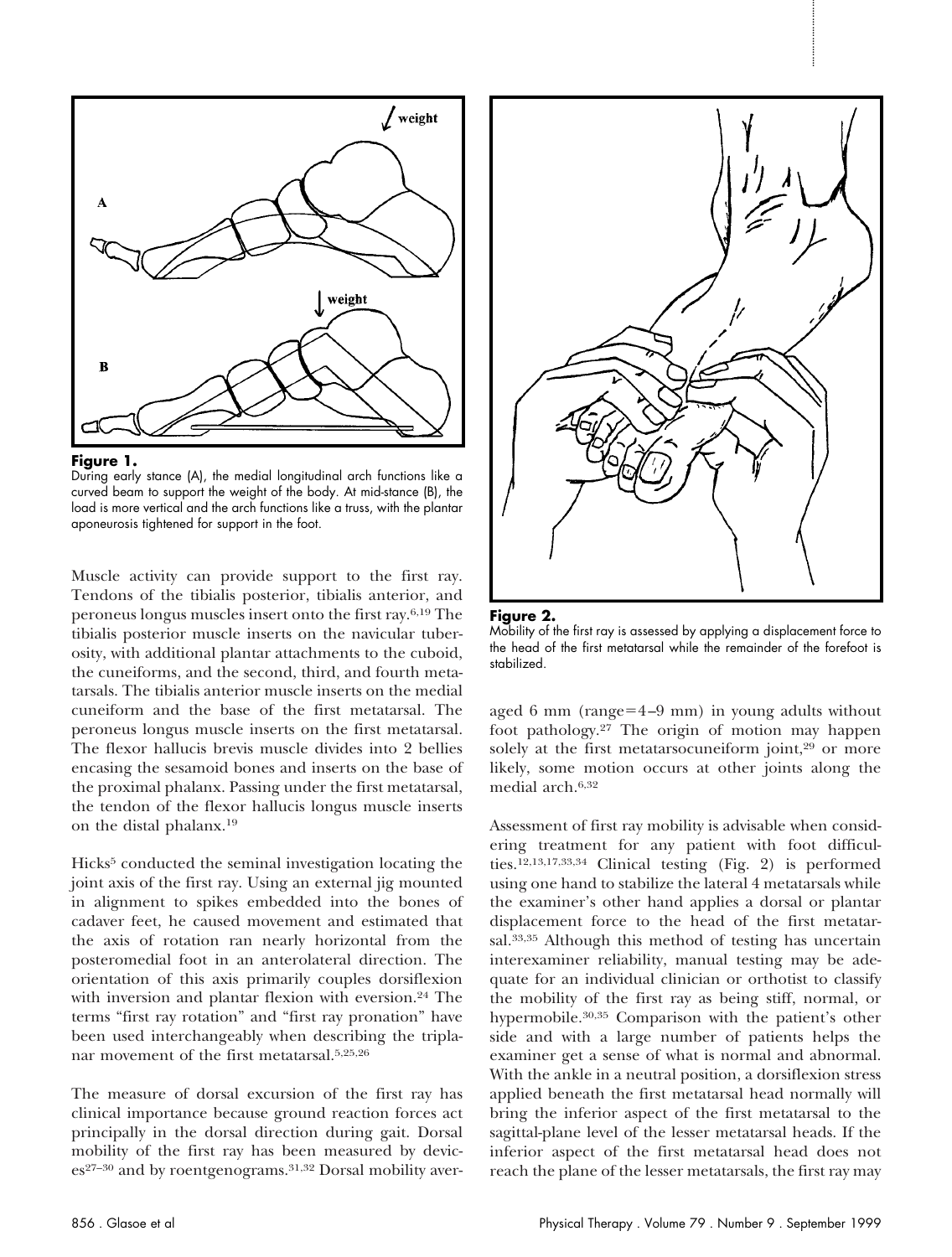

**Figure 3.**

A plantar-flexed first ray foot deformity has the first metatarsal fixed in a plantar-flexed position relative to the heads of the other metatarsals.

be classified as stiff. Conversely, if the inferior aspect of the first metatarsal head rises above the plane of the lesser metatarsals, the first ray may be classified as hypermobile.

# **Pathomechanics of a Stiff First Ray**

A stiff first ray interferes with the mechanics of weight acceptance.11,36 Stance begins with the heel making contact lateral to the ankle joint and concludes in late support with body weight centered near the first metatarsal.37 The foot deforms at heel contact, absorbing shock and distributing the plantar pressure to the heel and the heads of the metatarsals.3 A mobile first ray will dorsiflex on weight acceptance to prevent traumatizing the head of the first metatarsal.24 Limited dorsal mobility can cause higher plantar pressure beneath the first ray and can increase the risk of ulceration to the fat pad under the first metatarsal head in individuals with insensitivity associated with diabetes.<sup>11</sup>

A plantar-flexed first ray foot deformity (Fig. 3) also can cause dysfunction. A rigid plantar-flexed first ray is identified when the first metatarsal is plantar flexed in a fixed position relative to the other metatarsals.24 The plantar-flexed position of the first ray restricts medial (internal) rotation of the tibia in early support $36$  and results in lack of calcaneal eversion and foot shock absorption. Individuals with a plantar-flexed first ray commonly have calluses beneath the heads of the first metatarsal and the hallux.38 Callus formation provides evidence that shear and compressive forces acting on the first metatarsal may be abnormally high during stance. These findings suggest that a rigid plantar-flexed first ray compromises the ability of the medial arch to attenuate the shock of impact during weight acceptance.

# **Pathomechanics of a Hypermobile First Ray**

The biomechanics that make the foot rigid during terminal stance are disrupted by the hypermobile first ray.4 When positioned flat on the ground, the medial arch lowers and the foot widens, increasing tension on the plantar ligaments and plantar aponeurosis.10 As the contralateral limb swings forward, the stance phase tibia obligatorily rotates laterally (externally), causing the medial arch to rise.3 Supination of the foot improves the congruency of the talonavicular and the calcaneal cuboid articulations, which "locks" the transverse tarsal joint.39 Plantar flexion of ankle joint occurs after heeloff, forcing the metatarsophalangeal joints to dorsiflex.3,40 This dorsiflexion activates the "windlass" mechanics of the medial arch, tightening the plantar aponeurosis, elevating the arch, and further stabilizing the foot.9 A hypermobile first ray collapses the truss framework of the medial arch,<sup>4</sup> decreasing the effectiveness of the foot-lever system needed for efficient forward propulsion.12

Pronation of the midtarsal joint lasting into the late support phase diminishes the ability of the peroneus longus muscle to stabilize the first ray.39 Electromyographic profiles in individuals without foot pathologies show that a large burst of peroneus longus muscle activity occurs at heel-off.41 The long peroneal tendon runs beneath the cuboid canal, crosses the foot, and inserts into the base of the first metatarsal. The effectiveness of the peroneus longus muscle in limiting dorsal excursion of the first ray is contingent on the direction of pull of the tendon insertion.16,24,39 The components of force generated by contraction of the peroneus longus muscle can be separated into a lateral force<sup>42</sup> and a smaller plantar force. Supination of the foot provides a mechanical advantage for restraining dorsal excursion of the first ray. In supination, the medial arch elevates so that the cuboid canal is located inferior to the insertion of the peroneus longus muscle, thus increasing the plantar force moment arm of the peroneus longus muscle. A prolonged period of pronation lowers the medial arch, diminishing the ability of the peroneus longus muscle to help stabilize the first metatarsal.<sup>16,24,39</sup> As a consequence, ligamentous tissues that limit endrange dorsiflexion movement of the first metatarsal are overly stressed, resulting in joint laxity.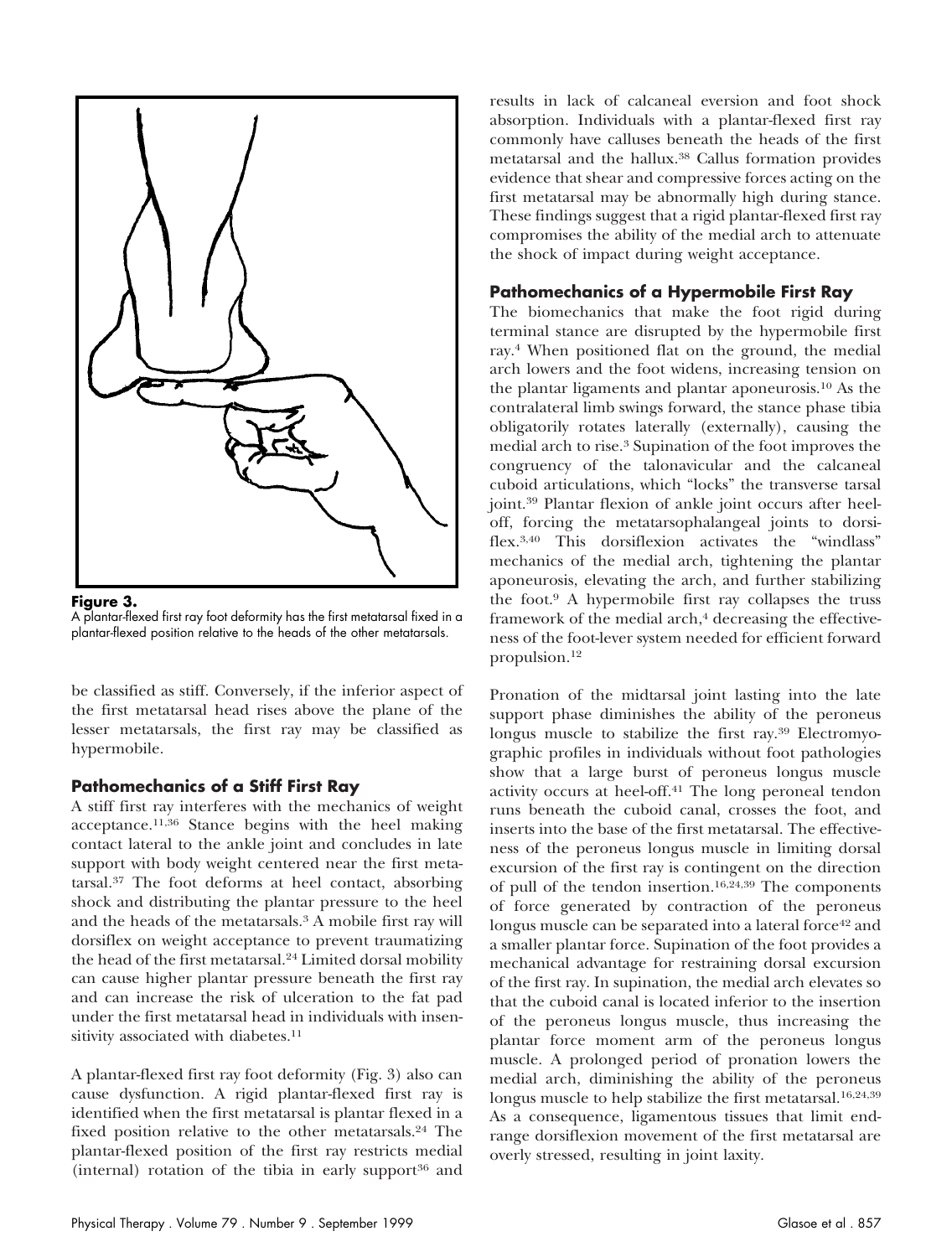

#### **Figure 4.**

Hallux dorsiflexion coupled with plantar flexion of the first ray provides the first metatarsophalangeal joint with full range of motion at terminal stance.

Nearly 70 years ago, Morton<sup>4</sup> proposed that hypermobility of the first ray was a problem for normal mechanics of the foot. He believed excessive dorsal excursion of the first metatarsal rolls the foot inward, which results in the second metatarsal carrying most of the weight. Described as "first ray insufficiency,"12,17 this foot structure has been implicated as a causative factor in hallux valgus.6,13,15,25,29 The first ray elevates, diverges medially, and rotates,25 with the valgus deformity of the hallux considered compensatory to the malaligned position of the first ray.6

Hypermobility of the first ray is thought to contribute to acquired flatfoot deformity,<sup>16</sup> metatarsalgia and metatarsal stress fractures,18 and central forefoot ulceration in the insensate foot.14 The vertical ground reaction force elevates the hypermobile first ray, transferring the load to the lesser metatarsals. Myerson et al<sup>35</sup> identified the medial cortex of the second metatarsal to be hypertrophied, indicating overload, in patients classified as having a hypermobile first ray.

Failure of the first ray to plantar flex relative to the hallux during the propulsive sequence decreases the range of available dorsiflexion motion of the first metatarsophalangeal joint. Approximately 65 degrees of hallux dorsiflexion is required in gait.38 Root and associates<sup>24</sup> measured hallux dorsiflexion to be 20 degrees from the ground in a standing position and postulated that, to some degree, the first metatarsal must plantar flex away from the hallux during gait (Fig. 4). Phillips and colleagues<sup>43</sup> found that the initial 20 degrees of hallux dorsiflexion is accomplished without movement of the first metatarsal during gait. The remainder of the first metatarsophalangeal joint motion couples 1 degree of metatarsal plantar flexion for every 3 degrees of hallux dorsiflexion. In theory,8,16,38 the unstable first ray elevates, decreasing the amount of dorsiflexion required of the first metatarsophalangeal joint at terminal stance. First ray plantar flexion may be essential to normal biomechanics of the first metatarsophalangeal joint.8,38,44,45

## **Conclusion**

Pathologies related to a stiff or hypermobile first ray are complex and can be influenced by a variety of neuromuscular and structural factors. Examining the mobility of the first ray and assessing the relatively static position of the first metatarsal are only part of a careful foot evaluation. Information gathered with this type of testing is useful, but does not represent the true dynamics of the first ray during gait. Future research that investigates how variations in range of motion and first ray position affect the mechanics of gait has the potential to improve the clinical treatment of people with foot disorders.

#### **References**

**1** Huang CK, Kitaoka HB, An KN, Chao EY. Biomechanical evaluation of longitudinal arch stability. *Foot Ankle Int.* 1993;14:353–357.

**2** Manter JT. Distribution of compression forces in the joints of the human. *Anat Rec.* 1946;96:313–321.

**3** Saltzman CL, Nawoczenski DA. Complexities of foot architecture as a base of support. *J Orthop Sports Phys Ther.* 1995;21:354–360.

**4** Morton DJ. Structural factors in static disorders of the foot. *Am J Surg.* 1930;9:315–326.

**5** Hicks JH. The mechanics of the foot, I: the joints. *J Anat.* 1953;87: 345–357.

**6** Wanivenhaus A, Pretterklieber M. First tarsometatarsal joint: anatomical biomechanical study. *Foot Ankle.* 1989;9:153–157.

**7** Dananberg HJ. Interpreting computerized gait analysis of foot functions, II. *Curr Podiatr Med.* May 1990:28–30.

**8** Dananberg HJ. Gait style as an etiology to chronic postural pain, part I: Functional hallux limitus. *J Am Podiatr Med Assoc.* 1993;83:433–441.

**9** Hicks JH. The mechanics of the foot, II: the plantar aponeurosis and the arch. *J Anat.* 1954;88:25–30.

**10** Sarrafian SK. Functional characteristics of the foot and plantar aponeurosis under tibiotalar loading. *Foot Ankle Int.* 1987;8:4–18.

**11** Birke JA, Franks DB, Foto JG. First ray joint limitation, pressure, and ulceration of the first metatarsal head in diabetes mellitus. *Foot Ankle Int.* 1995;16:277–284.

**12** Donatelli RA. Abnormal biomechanics. In: Donatelli RA, ed. *The Biomechanics of the Foot and Ankle.* 2nd ed. Philadelphia, Pa: FA Davis Co; 1996:34–72.

**13** Jahss MH. Disorders of the hallux and the first ray. In: Wickland E, ed. *Disorders of the Foot and Ankle.* 2nd ed. Philadelphia, Pa: WB Saunders Co; 1991:943–946.

**14** Mueller MJ, Minor SD, Diamond JE, Blair VP III. Relationship of foot deformity to ulcer location in patients with diabetes mellitus. *Phys Ther.* 1990;70:356–362.